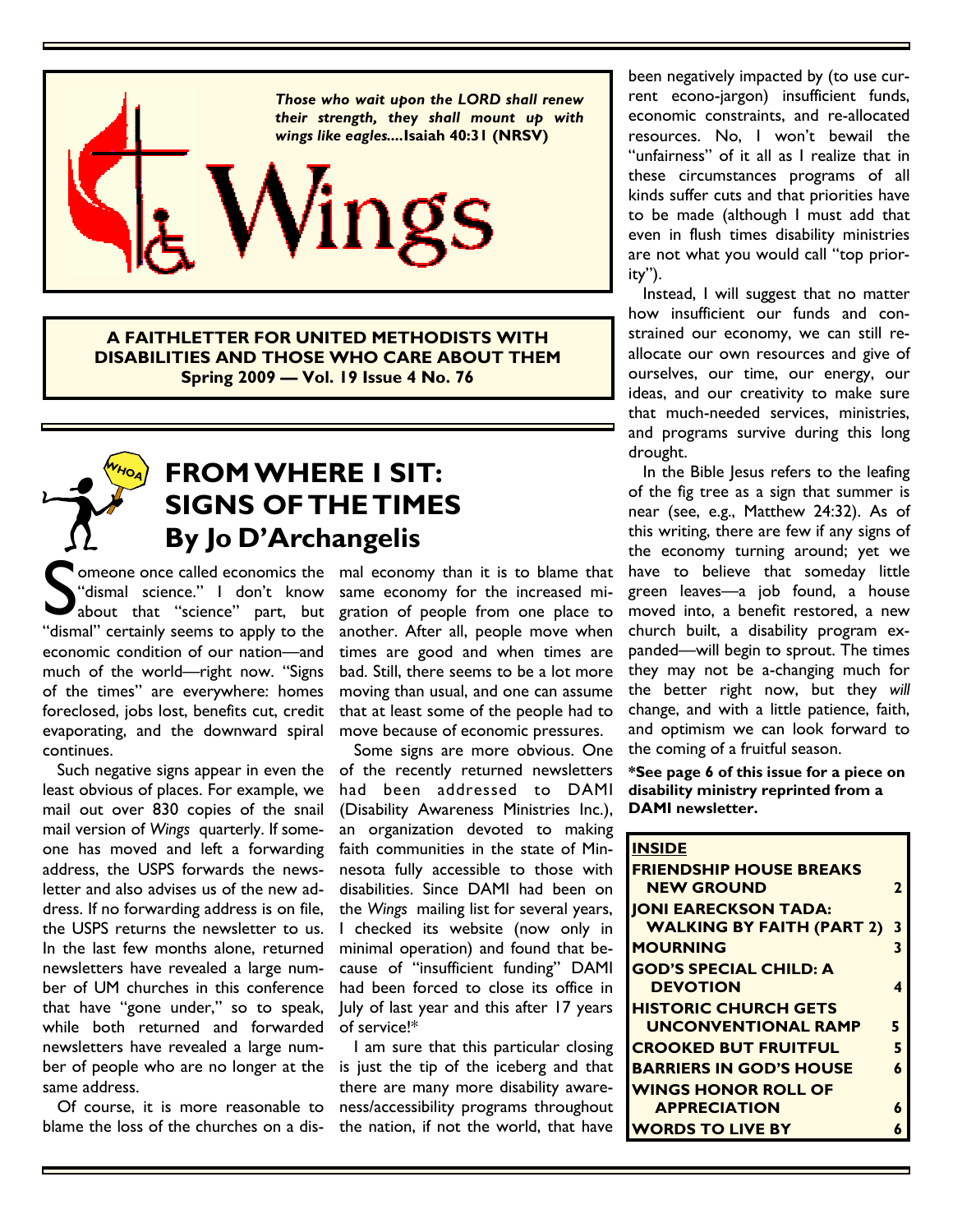# **FRIENDSHIP HOUSE BREAKS NEW GROUND**

When a ceremonial shovelful<br>of dirt was dug from the<br>site for Friendship House of dirt was dug from the site for Friendship House on September 12, [2006], ground was broken in more ways than one. The Western Theological Seminary [Holland, Mich.] project, named in honor of Friendship Ministries, is an innovative new Christian living community that provides inclusive housing for seminary students and adults with cognitive impairments.

 Eighteen seminary students and six adults with cognitive impairments will live together in Friendship House, with the space divided into six apartment units, each housing four residents and including common living, dining, and patio areas. The facility will also include the space for a Resident Director and an apartment for visiting guests.

 Throughout the planning process, designers kept in mind the project's goal of being "a safe, affordable, independent environment where individuals value and support each other." An essential contribution to this environment will be a weekly Friendship Bible Study group which will meet at the house.

 For Bob and Deb Sterken, this opportunity for their son, Rob, represents a dream come true: "Since Rob's birth, we have always been concerned about his future, especially housing. He has far fewer options than our other children have had. He requires a unique environment so he can live semi-independently, and we are confident the Friendship House can provide this. We see living at the Friendship House as a terrific opportunity for Rob that will enable him to take his rightful place in God's Kingdom. The future looks bright for Rob, and this is both a comfort and relief for everyone in our family."

 The urban location of Friendship House on the grounds of Western Seminary is ideal. Not only will resi-

cilities, but an easy walk will bring tries." dents have easy access to seminary fathem to downtown services as well.

 Says Matt Floding, Dean of Students at Western Seminary, "Friendship House is something like grace completely unexpected and amazing. Out of two sets of needs, additional student housing for Western and safe and community-oriented housing for persons with special needs, has come one incredible opportunity. The inclusion of these new friends in WTS housing will impact everyone in the seminary community. And every pastor graduating from Western will carry in

their heart a heightened awareness, sense of compassion for persons with disabilities, and basic ability to minister [with] them and their families. That's good news for the Church and its minis-

 Friendship Ministries is honored that this exciting new venture bears our name. It is the hope of everyone involved in the project that the Friendship House model will be duplicated to benefit other communities….

> **Slightly abridged from** *Extras***, the newsletter of Friendship Ministries (Winter 2006-2007).**

**For information on developing ministries with and for people with intellectual and developmental disabilities in your faith community, access www.friendship.org.**

# /ings

**A** non-official quarterly newsletter for United Methodists with disabling conditions and all others interested in the issues of disability, accessibility, and the church

**FOUNDER/EDITOR COMPUTER LAYOUT/GRAPHIC DESIGN**  lo D'Archangelis

**CORRESPONDENCE** Send all correspondence—including feedback, original writings, items from other sources, and changes of address—to Jo D'Archangelis, Editor, at: **Mailing Address** 592 West Ammunition Road, Apt. 1 Fallbrook, CA 92028 **Telephone/Fax** 760-723-2668 (please call before faxing) **E-Mail**  jodarlis@aol.com

**E-WINGS** Two electronic versions of *Wings* are available for those who are visionimpaired and have computer "reading" devices; those who have difficulty handling paper and print publications; those who live outside the United States and its possessions; and/or those who just prefer computer viewing: (1.) A document version in partially formatted text without graphics available to those able to open attached files in Microsoft Word Document 2000 (this version seems to work best for those who use computer "reading" devices); and (2.) A full newsletter-formatted version with color graphics available to those able to open attached files in PDF format with Adobe Reader 6.0 software (Adobe Reader software is easily downloaded from Adobe.com without charge). E-mail Jo D'Archangelis at jodarlis@aol.com to request one, or both, of these versions.

**DONATIONS** *Wings* is an all-volunteer effort, but financial assistance is needed for printing and mailing costs. Most of our funding comes from reader donations. There are no subscription fees. If you think *Wings* is worth it, please make out a check or money order payable to the "Fallbrook United Methodist Church" (or "FUMC"), mark it "Wings Newsletter," and mail it to: **Church Address** Fallbrook United Methodist Church 1844 Winterhaven Road Fallbrook, CA 92028 **Church Telephone** 760-728-1472 **Church Fax** 760-728-7433 **Church E-Mail**  FUMC1887@sbcglobal.net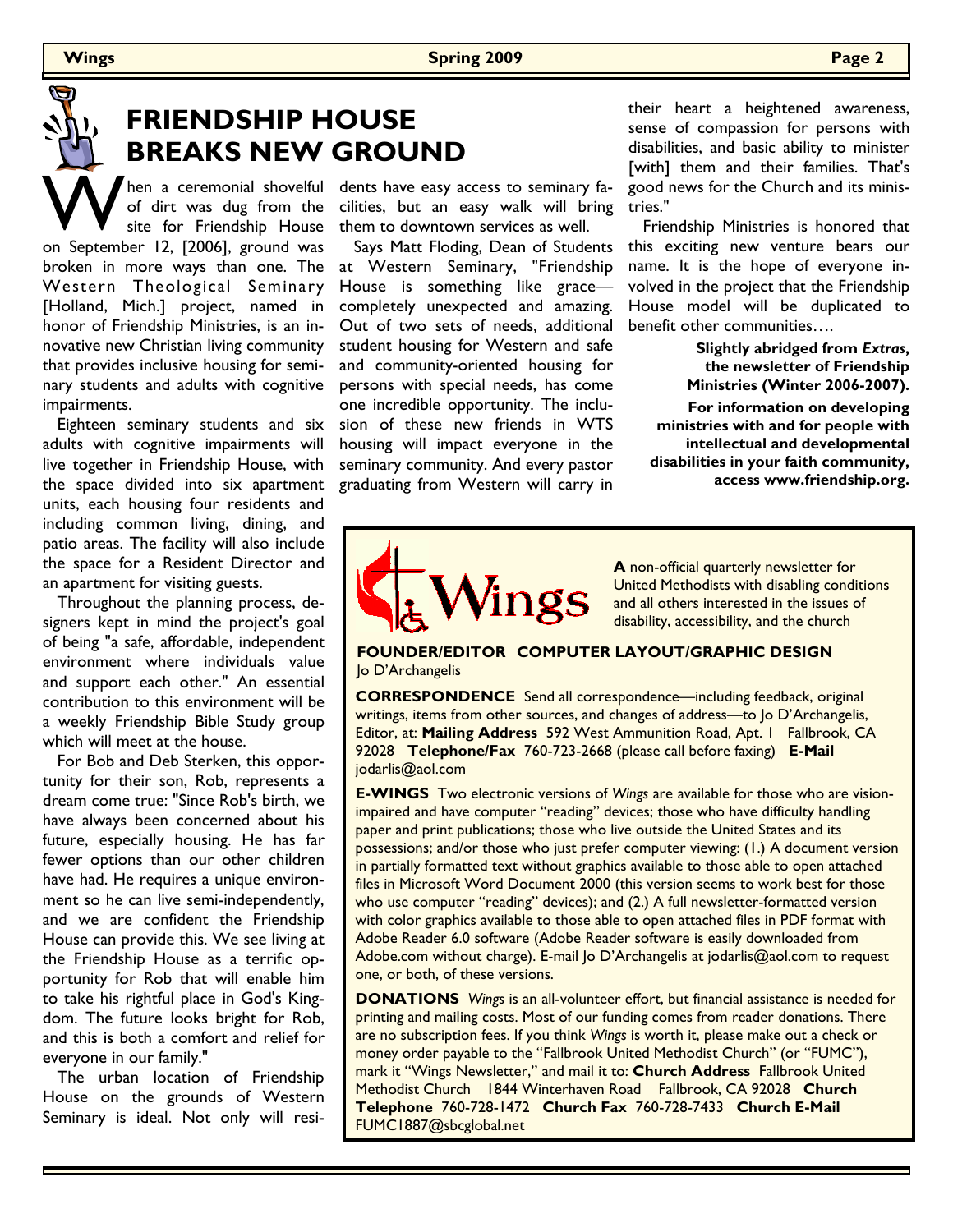## **JONI EARECKSON TADA: WALKING BY FAITH By Peg Carmack Short**

*Editor's Note: The following is the second and last in a two-part series reprinted from a lengthy interview with Joni Eareckson Tada, one of the true "pioneers" in disability ministry, originally published in Significant Living magazine two years ago.* 

#### **PART TWO: ADVERSITY AND TRIUMPH**

*Q: ter your accident. I believe you were al-*

 *Joni, we've already talked a bit*  learned that people need to have hope, *about your past, but I wonder if we*  and I finally began to hope that life might focus a little on the days af- could be better, that there would be a day when I would smile or even laugh.

*ready a believer, is that correct?* 

A: Yes, but my life in Christ was at best mediocre. I wasn't passionate about Jesus, and my rela-

tionship with him certainly wasn't intimate. But all that changed after my spinal cord injury in that diving accident in 1967. At first I was very depressed and despairing; I had no hope. I thought that happiness was inextricably linked to "life on my feet" or "life with my hands."

*Q: Then how were you able to move from that despair and begin moving forward with your life?* 

A: I became tired of being depressed. I

## **"The weaker I am, the more I lean on the Lord; the more I lean on him, the stronger I discover him to be."—Joni Eareckson Tada**

Someone put a little framed Bible verse by my bedside table in the hospital. It read, "Be still and know that I am God." I began to see that my "physical stillness" might force me to learn more about the Lord and just how sustaining his grace really is! So, finally, there was a night when I offered a weak prayer, *Oh, Lord, if I can't die, then please show me how to live*. It was a faint prayer, but God began to move in my life through

## **MOURNING By Edith Parker**

I mourn I wish For ease Ease of movement Comfort in writing Ease in thinking Hope Laughter Inspiration I wish for these simple things The comfort of living inside my skin

Knowing I can share myself Pleasure in friends Joy in listening Sharing The spontaneity of a hug The sharing of a meal All these are part of my life It is a good life Not one to mourn One to rejoice in So be it Amen

(08/08/02)

my mustard seed-sized faith. That's when hope began to blossom!

*Q: Many of our readers, or one of their loved ones, may be facing unexpected adversity. Can you share some of the things that sustained you?* 

A: I was miserable shortly after my accident, but I was so grateful—even in the midst of my misery—to have friends and family who kept me connected to reality. They didn't allow the accident or my quadriplegia to "redefine" me. I was still Joni. These friends didn't treat me like an invalid; they treated me like their

friend. Also, back then, I was tremendously encouraged through singing hymns. The words to *Be Still My Soul* resonated powerfully. And I

also found great comfort in the Psalms—especially those that dealt with depression or discouragement such as, "Why art thou downcast, O my soul?"

*Q: Your life has been a wonderful example of overcoming adversity to people worldwide. How can one learn to surrender and triumph in life's desert experiences?*

A: The only way to triumph in adversity is to take God and trust him at his word, to believe that there are no real accidents in the Christian's life (Romans 8:28), that his strength can see you through anything (2 Corinthians 12:9), that he knows and understands and that he hasn't forgotten you (1 Corinthians 1:3), and that there is a plan and a purpose (Ephesians 1:11). It's much better to live that way, than to live in denial, bitterness, or discouragement.

*Q: What would you say to those who feel they can no longer cope with the overwhelming events in their life?* 

A: If I were to park my wheelchair next to someone and I knew that person was struggling trying to cope, I would say to them honestly, "Believe me, like you there are many days I wake up, even after almost 40 years in this wheelchair,

*(JONI INTERVIEW continued on page 4)*

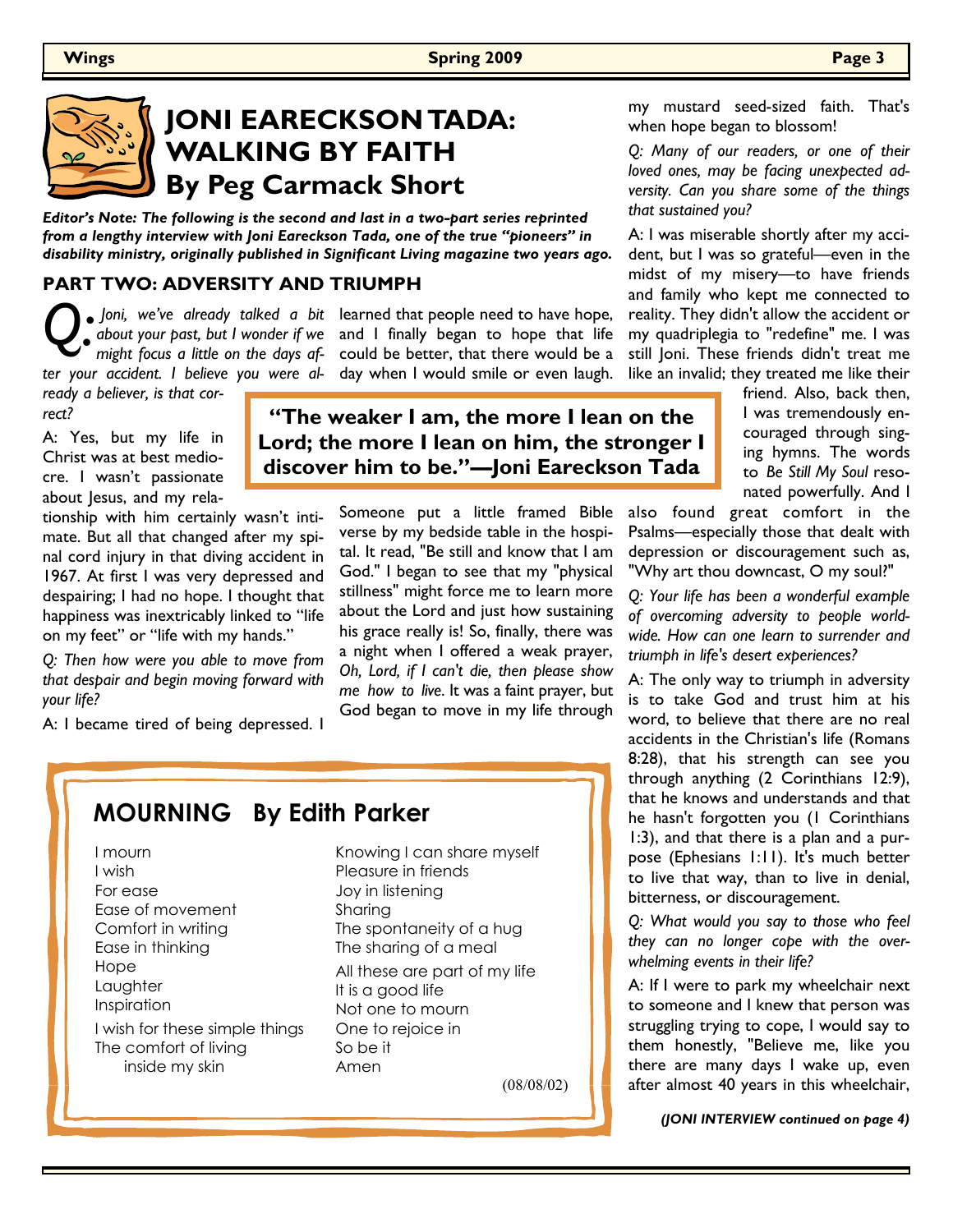#### **Wings Spring 2009 Page 4**

#### *(JONI INTERVIEW continued from page 3)*



and think, *Lord Jesus, I can't go on...I don't have the strength*. But also like you, I must not

allow my emotions to go down that dark and grim path. And so I pray, *Jesus, I don't have the strength, but you do. May I borrow your smile for the day*? And honestly, by the time I'm up in my wheelchair, my perspective brightens. The weaker I am, the harder I lean on the Lord; and the harder I lean on him, the stronger I discover him to be. Every day I wake up and I have to remember that truth that 2 Corinthians 1:9 tells me, 'These things have happened that we might not rely on ourselves, but on God who raises the dead.' And if he can raise the dead, then he can raise your hopes, too. I don't think God calls any of us to go through anything that was not first endured by our Savior. The Bible says, 'In this world you will have trouble.' Life is supposed to be difficult (that is a fact that many people just can't fathom, but it's true)."

*Q: For even the most faithful Christian, extreme adversity is a challenge. What can people do to help themselves as they struggle with difficulties?* 

A: I can't answer that question better than with 2 Corinthians 4:9-12; 16-18 (MSG), "We've been surrounded and battered by troubles, but we're not demoralized; we're not sure what to do, but we know that God knows what to do...our lives are at constant risk for Jesus' sake, which makes Jesus' life all the more evident in us...so we're not giving up. How could we? Even though on the outside, it often looks like things are falling apart on us, on the inside God is there making new life; not a day goes by without his unfolding grace. These hard times are small potatoes compared to the coming good times, the lavish celebration prepared ahead...there's far more here than meets the eye because the things we see now are only here today and gone tomorrow. But the things we can't see now will last forever."

*doing in the future?* 

A: This year [2007] we will be opening the Joni And Friends International Disability Center in Agoura, California. From our new headquarters, we will be taking more wheelchairs and Bibles to additional developing countries around the world. Also this year we will hold 19 Family Retreats for stressed-out moms and dads of dis-

*Q: So what will Joni Eareckson Tada be*  abled children. All this and much more! I've been blessed so much; I just have to pass on the blessing. It's what God would want me to do.

> **Excerpted from "Keeping Faith,"**  *Significant Living* **(Jan./Feb. 2007).**

> > **For information about starting a disability outreach in your faith community, visit www.joniandfriends.org.**



## **GOD'S SPECIAL CHILD: A DEVOTION By Lori Ciccanti**

*Sons are a heritage from the Lord, children a reward from Him***. — Psalm 127:3 (NIV)**

ow does this Scripture apply to those of us who are faced with the tremendous task of caring for children with special needs? For son parents, the worst fear is having a child who is handicapped. As the mother of a son wit ow does this Scripture apply to those of us who are faced with the tremendous task of caring for children with special needs? For some parents, the worst fear is having a child who is handicapped. As the with a member who is disabled. Yet the Psalm describes children as an inheritance and a reward. It also illustrates the need for total dependence upon God to build a successful home, and it clearly says that without the Lord's help, our efforts are in vain (v. 1).

 Some parents at a support group I once attended were asked about the contributions their children had made to their lives. Some of their thoughts included: learning how to depend on God; being able to love unconditionally; appreciation for what comes from the heart, not just the mind; compassion; and perseverance.

 Our children teach us many things, but most importantly, they teach us to submit our wills to God and to trust in his wisdom and unfailing love. My son, now an adult, has helped me to understand and appreciate how God has worked through many circumstances not only in spite of but because of my son's handicap. The apostle Paul reminds us that God uses some of our situations to bless others, thus bringing glory to himself: *Praise be to the God and Father of our Lord Jesus Christ, the Father of compassion and the God of all com*fort, who comforts us in all our troubles, so that we can comfort those in any trouble with the comfort we ourselves have received from God. For just as the sufferings of *Christ flow over into our lives, so also through Christ our comfort overflows. —* 2 Corinthians 1:3-5 (NIV)

 Scripture reveals to me that my son is a heritage of the Lord—God's special child. It is an honor that God has entrusted him to my care, a reward that will be treasured in my heart forever.

> **Adapted from the daily devotion on the Presbyterian Church in Canada website (www.pcc.org), Jan. 11, 2009. Ciccanti, who resides in Ocean View, Del.,**

**may be e-mailed at DLAlsina@mchsi.com.**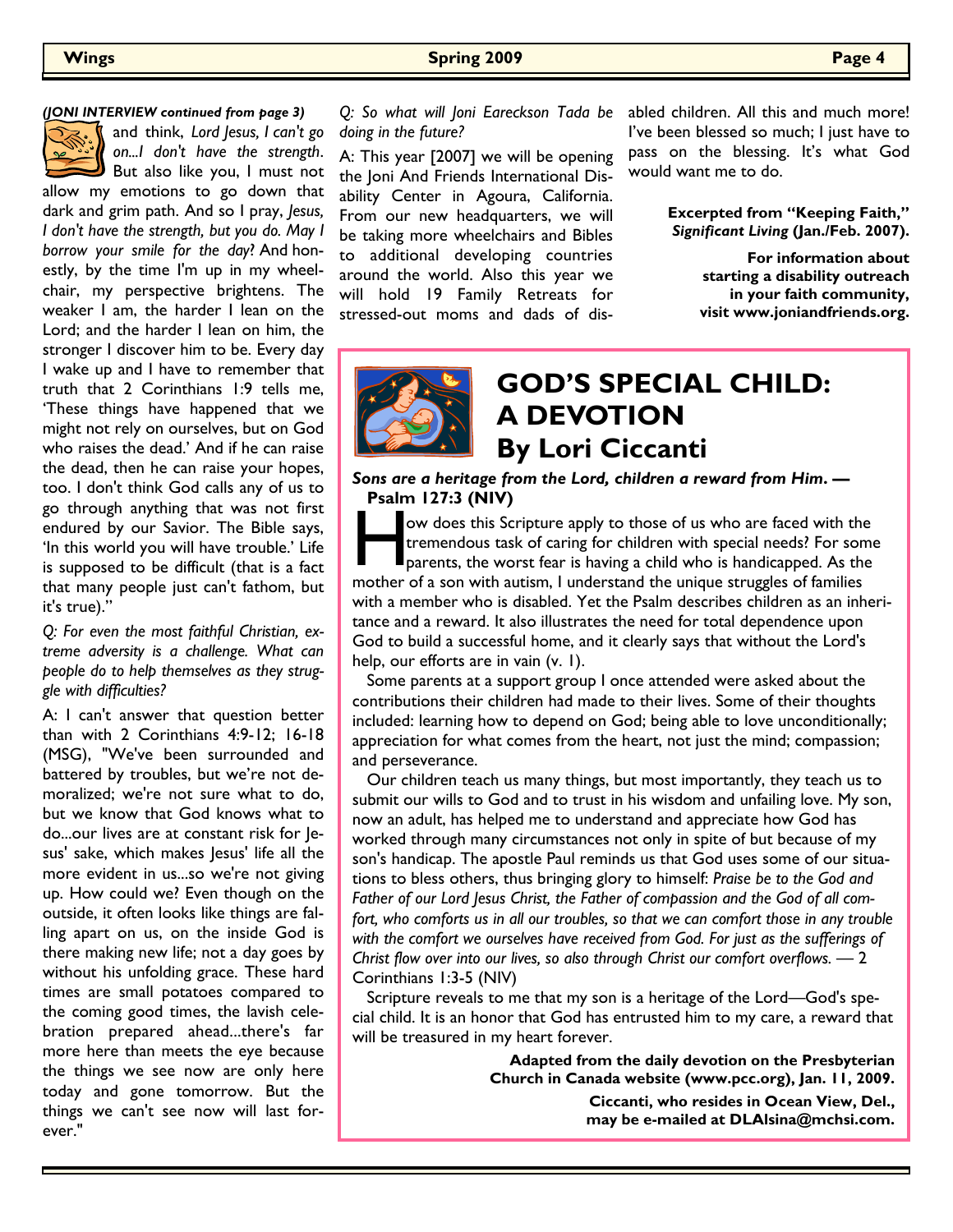## **HISTORIC CHURCH GETS UNCONVENTIONAL RAMP By Robert Behre**

A nyone working on the third oldest church building in downtown<br>Charleston, [So. Carolina], a<br>church that wrote an important chapter nyone working on the third oldest church building in downtown Charleston, [So. Carolina], a in the city's history of race relations wouldn't want to disfigure it. But Old Bethel United Methodist Church at 222 Calhoun St. has an aging congregation, and some find it increasingly difficult to climb the several stairs leading to the front door.

 A conventional handicap ramp might mar or distract from the modest wooden structure, built in 1797 in a simple meetinghouse style and remodeled in the late 19th century. Still, something needed to be done. "This definitely has been a big issue for this church because some of our parishioners are not as able as they once were to come in the doors from the stairs," the Rev. Carlton J. McClam says….

 Architect Dinos Liollio says the guidance on keeping the ramp as subtle as possible came from church members who wanted to make sure that people's

eyes remained on the historic church and not any addition. He calls the ramp the most challenging part of a major restoration project that has stretched over two years.

 To make the ramp as subtle as possible, it was lengthened so its slope is gentle enough that code didn't require handrails. Instead, only concrete curbs frame it. Also, it's half concrete, half grass, a move that makes it less noticeable. "It reinforces the sense that this is just a side yard that's been buckled up to meet the door," White says.

 The ramp actually doesn't even touch the church; there's a quarterinch gap between it and the door. For just outside the door, the one place where a rail was required, the architects designed a copper-clad planter....

 The overall work on Old Bethel Methodist Church is being done in three phases, and two are now complete. The first phase involved repairing the windows and doors, painting,



#### **Jesus said,** *"You will know them by their fruits."* **— Matthew 7:16 (NRSV)**

was mowing in a large pasture when I came to an old apple orchar<br>smell of apples made my mouth water. I began to look for the fruit<br>the large trees, but they were all bare. Then I noticed a small, old,<br>crooked apple tree t was mowing in a large pasture when I came to an old apple orchard. The smell of apples made my mouth water. I began to look for the fruit on crooked apple tree that had been uprooted by the wind many years ago. The main root of the tree had still made contact with the earth, and the trunk of the little tree had turned almost 90 degrees, pointing upward again. That little tree was loaded with delicious fruit. Although that small, crooked tree was ugly and gnarled, it was still bearing fruit. All of us are imperfect, but like that tree we can continue to grow and bear fruit for God if we will remain rooted in God's will and constantly look toward Jesus Christ.

**From** *The Upper Room* **(Jan./Feb. 2001).**

replacing the siding and dealing with structural issues. All the windows were made operable, the doors were re-hung and repairs were made as subtly as possible….

 The second phase included a new metal roof, a handicapped entrance, handicapped bathrooms and an upgrade of the electrical system. A final phase would add new cushions, refinish the floors and perhaps add a more expensive and less visible air conditioning system….

 The work will go a long way toward preserving a church that, while not Charleston's fanciest, embodies the city's complicated racial past….Two centuries ago, the Methodists conducted extensive missionary work among African-Americans in the state and some white Methodists were even persecuted because of a perception that they were pushing for abolition. Old Bethel was founded and paid for by parishioners of both races.

 "When it was across the street, the balcony was used by the blacks and the first story was used by the whites," McClam says. In 1834, black members began to resist being relegated to the balcony, and the disagreement continued through the decades leading up to and following the Civil War. By 1876, the white and black Bethel members formally separated, and the black congregation was given the old building, which it moved across the street.

 The church now has about 200 members, some of whom are descendants of the 1880 congregation. To those who lament how segregated Charleston becomes every Sunday morning, the church's existence is a sad chapter in the Holy City's history. But by preserving Old Bethel and its history for generations to come, the congregation has given everyone something to be glad about.

**Abridged from the** *Charleston Courier And Post***; originally titled "New Ramp At Historic Church Gets Unconventional Touch" (Dec. 8, 2003).**